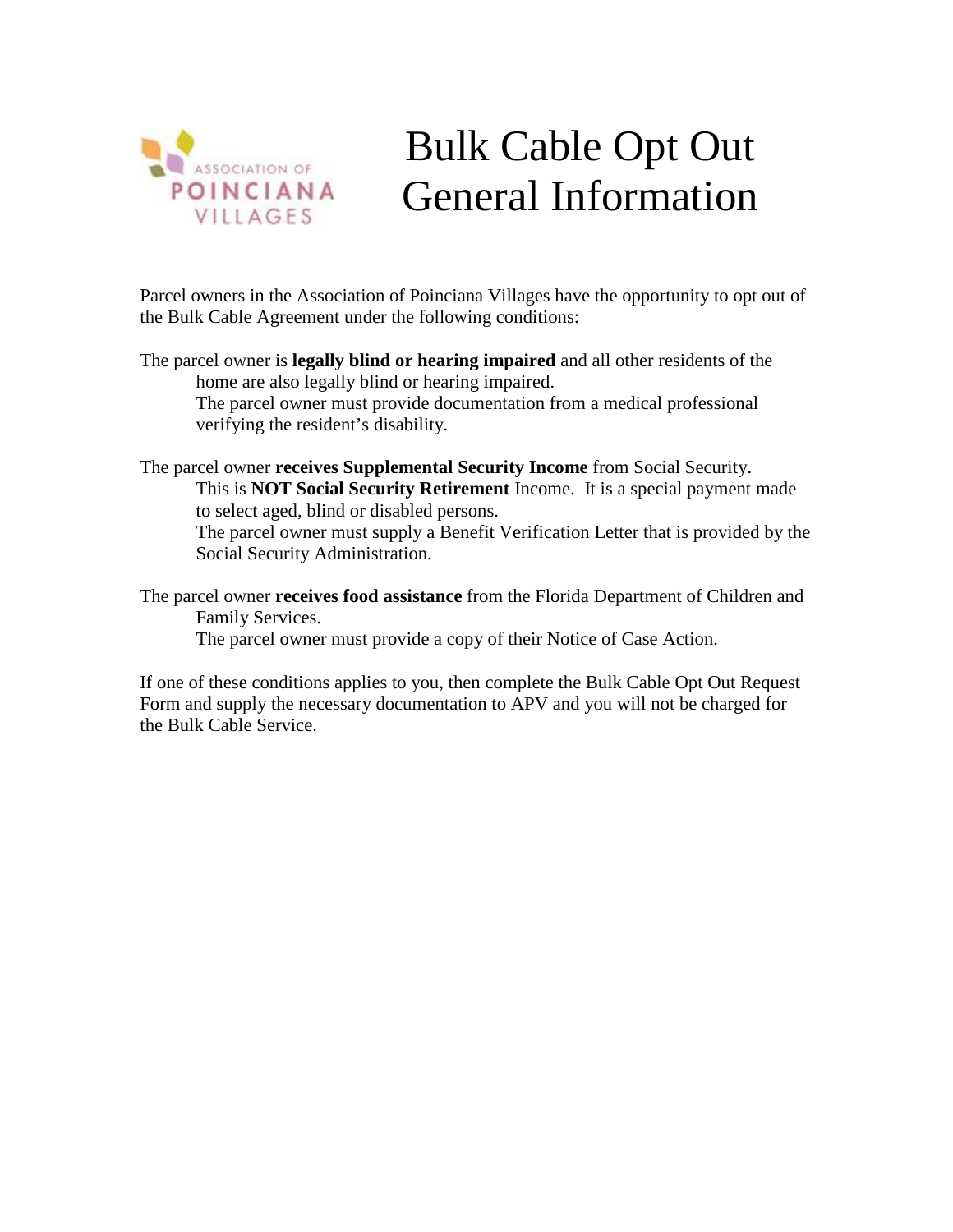

## Bulk Cable Opt Out Request Form

Parcel Owner Name:

Address:

Phone Number:

Qualification for the parcel owner to opt Out of Bulk Cable (check as many as apply):

□ **Legally Blind or hearing impaired**

□ **Receive Supplemental Security Income**

□ **Receive food assistance**

If one of these conditions applies to you, then complete this form and supply the necessary documentation to APV via email to: **apv.spectrum@fsresidential.com** or hand delivered to the APV Administration office located at **401 Walnut Street, Poinciana, FL 34759**.

Documentation:

**YOU MUST ATTACH DOCUMENTATION** showing that you are eligible for the qualification marked above.

**If you are blind or hearing impaired**, you must provide a letter from you physician confirming your condition and you must sign the attached affidavit that anyone living with you is also either blind or hearing impaired.

**If you receive Supplemental Security Incom**e you must provide a Benefit Verification Letter provided by the Social Security Administration.

You can obtain a Benefit Verification Letter from [www.ssa.gov/myaccount](http://www.ssa.gov/myaccount) or by calling 1-800-772-1213

**If you receive food assistance** you must provide a copy of your Notice of Case Action. You can obtain your Notice of Case Action from these places: -Online from your MyAccess account.

-In person at 200 N. Kentucky Ave, Lakeland, FL, 33801 (Polk County Residents). -In person at 3501 West Vine Street, Kissimmee, FL, 34741 (Osceola County Residents). -Call 1-800-273-8255

**The parcel owner name on the documentation must match the name of the title holder listed on the deed to the property.**

**Please allow up to 45 days for the request to be processed for qualified residents**